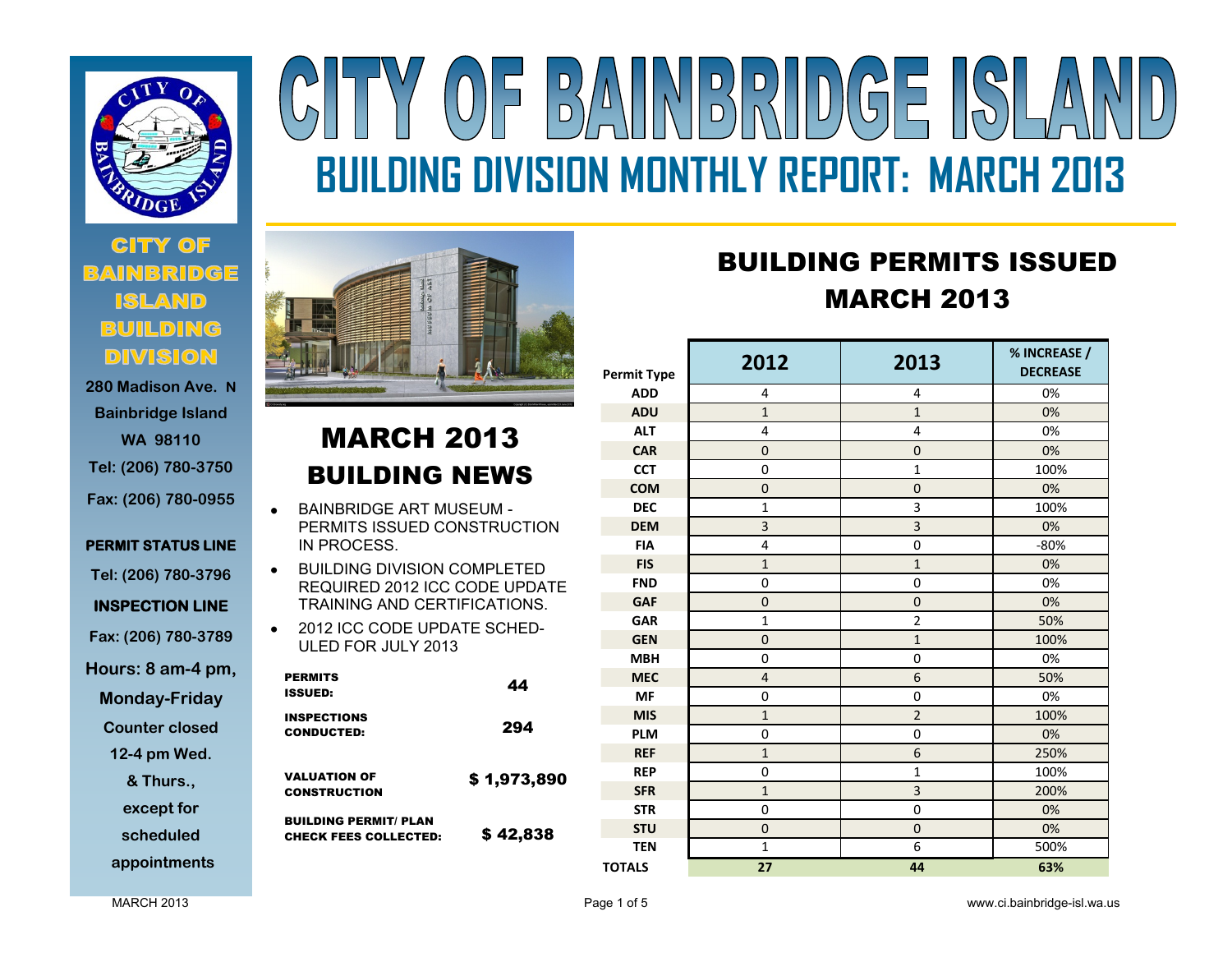4/11/2013  $8:25:56AM$ 

#### **Permits Issued** 3/1/2013 - 3/31/2013

| Permit #                              |            | <b>Primary Name / Project Description</b>                                                                                                                                                                                  |                           | <b>Issued</b> | <b>Valuation</b> |  |
|---------------------------------------|------------|----------------------------------------------------------------------------------------------------------------------------------------------------------------------------------------------------------------------------|---------------------------|---------------|------------------|--|
| BLD18047ADD                           | <b>ADD</b> | <b>TIBBENS, REXFORD J</b>                                                                                                                                                                                                  |                           | 3/29/2013     | 95,000.00        |  |
|                                       |            | TIBBENS ADD. Adding 163 sq. ft. on 1st level to use as stairs to new guest suite above garage. Adding new 582 sq. ft. Guest Suite above existing Garage<br>and adding a 19 sq. ft. window seat in bedroom #2, in basement. |                           |               |                  |  |
| BLD18339ADD                           | <b>ADD</b> | <b>TAYLOR, BRETT &amp; MICHELLE</b>                                                                                                                                                                                        |                           | 3/5/2013      | 117,000.00       |  |
|                                       |            | Addition of 528 sq. ft. to basement and 528 sq. ft. to main floor. New roof scissor trusses for 532 sq. ft. of the existing house to match the addition.                                                                   |                           |               |                  |  |
| BLD18505ALT                           | <b>ADD</b> | <b>WHITE, JENNIFER SAMPSON</b>                                                                                                                                                                                             |                           | 3/22/2013     | 208,000.00       |  |
|                                       |            | Remodel of existing 1220 sq. ft. home with the addition of 265 sq. ft.and a 540 sq. ft. garage on the 1st floor and 840 sq. ft. and 272 sq. ft. of deck on the 2nd<br>floor                                                |                           |               |                  |  |
| BLD18559ADD                           | <b>ADD</b> | NEWMAN, STEPHEN P & SARA K                                                                                                                                                                                                 |                           | 3/22/2013     | 86,000.00        |  |
|                                       |            | NEWMAN ADD. Adding a 133 sq. ft. for new front entry porch. Alteration of interior spaces.                                                                                                                                 |                           |               |                  |  |
|                                       |            | Total Number of ADD Permits Issued: 4                                                                                                                                                                                      | Sum of Valuation for ADD. | 506,000.00    |                  |  |
| BLD18459ADU                           | <b>ADU</b> | <b>JOHNSON JOSEPH &amp; KATHLEEN</b>                                                                                                                                                                                       |                           | 3/6/2013      | 74,000.00        |  |
|                                       |            | New 670 sq.ft. ADU                                                                                                                                                                                                         |                           |               |                  |  |
|                                       |            | Total Number of ADU Permits Issued: 1                                                                                                                                                                                      | Sum of Valuation for ADU: |               | 74,000.00        |  |
| <b>BLD18001ATF</b>                    | <b>ALT</b> | <b>BORGNINO BARBARA J TRUSTEE</b>                                                                                                                                                                                          |                           | 3/4/2013      | 7,000.00         |  |
|                                       |            | BORGNINO, BARBARA J. TRUSTEE ATF. After-the-Fact permit. Sheetrock "Mudroom", remodel bathroom - add walls, remove bathtub.                                                                                                |                           |               |                  |  |
| BLD18473ALT                           | <b>ALT</b> | PICKLE, SCOTT A & MICHELE L                                                                                                                                                                                                |                           | 3/7/2013      | 14,000.00        |  |
|                                       |            | PICKLE ALT. Remove wall between Playroom and garage, making new larger Playroom on lower level. Remove wall between Kitchen & Dinning Room.                                                                                |                           |               |                  |  |
| <b>BLD18515ALT</b>                    | <b>ALT</b> | Adding new Beam at both locations.<br><b>JIM HALBROOK &amp; KATHY KEEGAN</b>                                                                                                                                               |                           | 3/22/2013     | 75,000.00        |  |
|                                       |            | HALBROOK/KEEGAN ALT. Remodel kitchen, bathrooms, and the utility room and add a new 300 sq. ft. polycarbonate patio cover over the existing patio.                                                                         |                           |               |                  |  |
| <b>BLD18617CCT</b>                    | <b>ALT</b> | <b>IUCLLC</b>                                                                                                                                                                                                              |                           | 3/27/2013     | 20,000.00        |  |
|                                       |            | Replace / upgrade three existing antennas and install two new equipment cabinents, systems testing and two equipment cabinents.                                                                                            |                           |               |                  |  |
| Total Number of ALT Permits Issued: 4 |            | Sum of Valuation for ALT:                                                                                                                                                                                                  | 116,000.00                |               |                  |  |
| <b>BLD18616CCT</b>                    | <b>CCT</b> | <b>HEATHER &amp; DEAN CHURCH</b>                                                                                                                                                                                           |                           | 3/27/2013     | 20,000.00        |  |
|                                       |            | Replace / Upgrade 3 existing antennas and install 2 new equipment cabinents                                                                                                                                                |                           |               |                  |  |
|                                       |            | Total Number of CCT Permits Issued: 1                                                                                                                                                                                      | Sum of Valuation for CCT: | 20,000.00     |                  |  |
| <b>BLD18523DEC</b>                    | <b>DEC</b> | <b>DJORDJEVIC MARK &amp; SUSANNE SCHNEIDER</b>                                                                                                                                                                             |                           | 3/26/2013     | 2,490.00         |  |
|                                       |            | Adding 166 sq. ft. of deck and deck stairs                                                                                                                                                                                 |                           |               |                  |  |
| <b>BLD18558DEC</b>                    | <b>DEC</b> | <b>POLLACK BRIAN S &amp; ELIZABETH</b>                                                                                                                                                                                     |                           | 3/27/2013     | 7,000.00         |  |
|                                       |            | POLLACK DEC. Replace existing 409 sq. ft. deck.                                                                                                                                                                            |                           |               |                  |  |

 $\tilde{\phantom{a}}$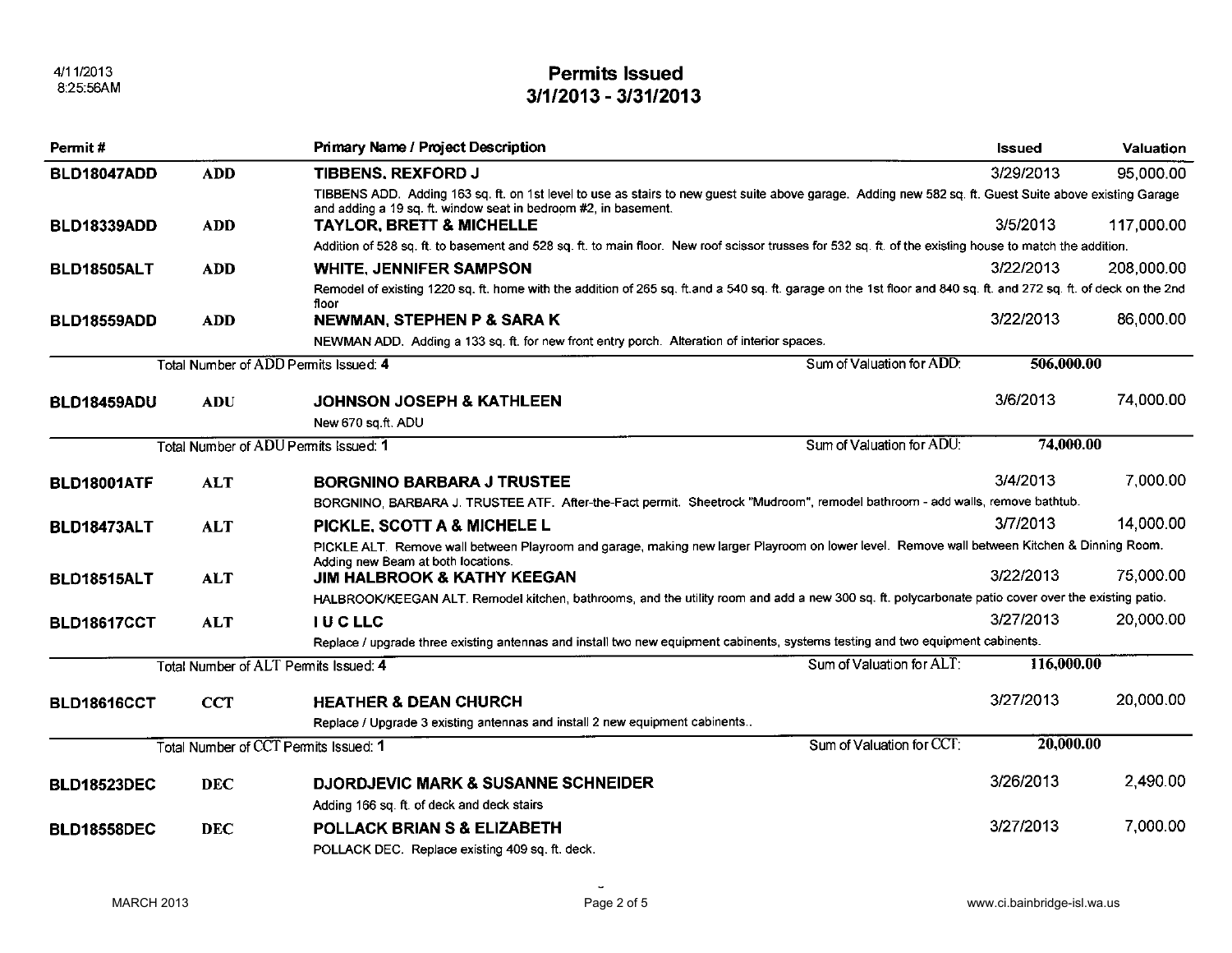## **Permits Issued** 3/1/2013 - 3/31/2013

| Permit#                                                            |                                       | <b>Primary Name / Project Description</b>                                                                                                                    | <b>Issued</b> | Valuation  |
|--------------------------------------------------------------------|---------------------------------------|--------------------------------------------------------------------------------------------------------------------------------------------------------------|---------------|------------|
| <b>BLD18575DEC</b>                                                 | <b>DEC</b>                            | <b>LAWSON FRED R II</b>                                                                                                                                      | 3/22/2013     | 2,000.00   |
|                                                                    |                                       | Replace existing deck (same footprint)                                                                                                                       |               |            |
| Sum of Valuation for DEC:<br>Total Number of DEC Permits Issued: 3 |                                       | 11,490.00                                                                                                                                                    |               |            |
| <b>BLD18565DEM</b>                                                 | <b>DEM</b>                            | <b>HERBERT/BENJAMIN</b><br>HERBERT-BENJAMIN ALT. Start interior demo for remodel of 7,737 sq. ft. existing home. No new square footage.                      | 3/22/2013     | 0.00       |
| <b>BLD18613DEM</b>                                                 | <b>DEM</b>                            | <b>Stephen P Endresen</b><br>Demo fire damaged garage                                                                                                        | 3/26/2013     |            |
| <b>BLD18622DEM</b>                                                 | <b>DEM</b>                            | <b>G Frank Karreman</b><br>Decommission of a 500 gal tank in ground fill in place                                                                            | 3/29/2013     |            |
|                                                                    |                                       | Sum of Valuation for DEM:<br>Total Number of DEM Permits Issued: 3                                                                                           |               | 0.00       |
| <b>BLD18474FIS</b>                                                 | <b>FIS</b>                            | <b>PBPBS LLC</b><br>PLEASANT BEACH VILLAGE Building 1. Fire Sprinkler System for Suite 110 - Windimere Relator space and Suite 115 - Paws Store.             | 3/7/2013      | 3,000.00   |
|                                                                    | Total Number of FIS Permits Issued: 1 | Sum of Valuation for FIS:                                                                                                                                    | 3,000.00      |            |
| BLD18374GAR                                                        | <b>GAR</b>                            | DRURY, ROBERT L & HANSON, SIRRI J<br>DRURY/HANSON GAR. Building new 646 sq. ft. garage with an 82 sq. ft. heated entry and 680 sq. ft. 2nd floor for studio! | 3/12/2013     | 107,000.00 |
| <b>BLD18512GAR</b>                                                 | <b>GAR</b>                            | <b>STERN, DAVID</b><br>STERN GAR. Building new detached 768 sq. ft. garage with a 384 sq. ft. storage area above. Cross Reference BLD16529SFR.               | 3/18/2013     | 72,000.00  |
|                                                                    |                                       | Sum of Valuation for GAR:<br>Total Number of GAR Permits Issued: 2                                                                                           | 179,000.00    |            |
| <b>BLD18605GEN</b>                                                 | <b>GEN</b>                            | DAY, ROBERT & CYNTHIA<br>DAY GEN. Installing 2 120 LP Tanks for NEW Propane 14K Generator! See BLD 17605ADD for elevation certificate!                       | 3/29/2013     |            |
|                                                                    |                                       | Sum of Valuation for GEN:<br>Total Number of GEN Permits Issued: 1                                                                                           |               |            |
| <b>BLD18567MEC</b>                                                 | <b>MEC</b>                            | DIERCKX, DEAN A & SHANNON L<br>DIERCKX MEC. Install new 140 gallon LP Tank for new LP Cooktop & BBQ.                                                         | 3/5/2013      |            |
| BLD18578TNK                                                        | <b>MEC</b>                            | <b>ROBERTS, WILLIAM E.</b><br>ROBERTS TNK. Remove existing LP Tank, replace with 500 gallon UnderGround tank.                                                | 3/11/2013     |            |
| <b>BLD18582MEC</b>                                                 | <b>MEC</b>                            | <b>KULFAN SHARON G</b><br>replace hot water heater                                                                                                           | 3/13/2013     |            |
| <b>BLD18583MEC</b>                                                 | <b>MEC</b>                            | Dan L Hornick                                                                                                                                                | 3/13/2013     |            |

 $\sim 0.1$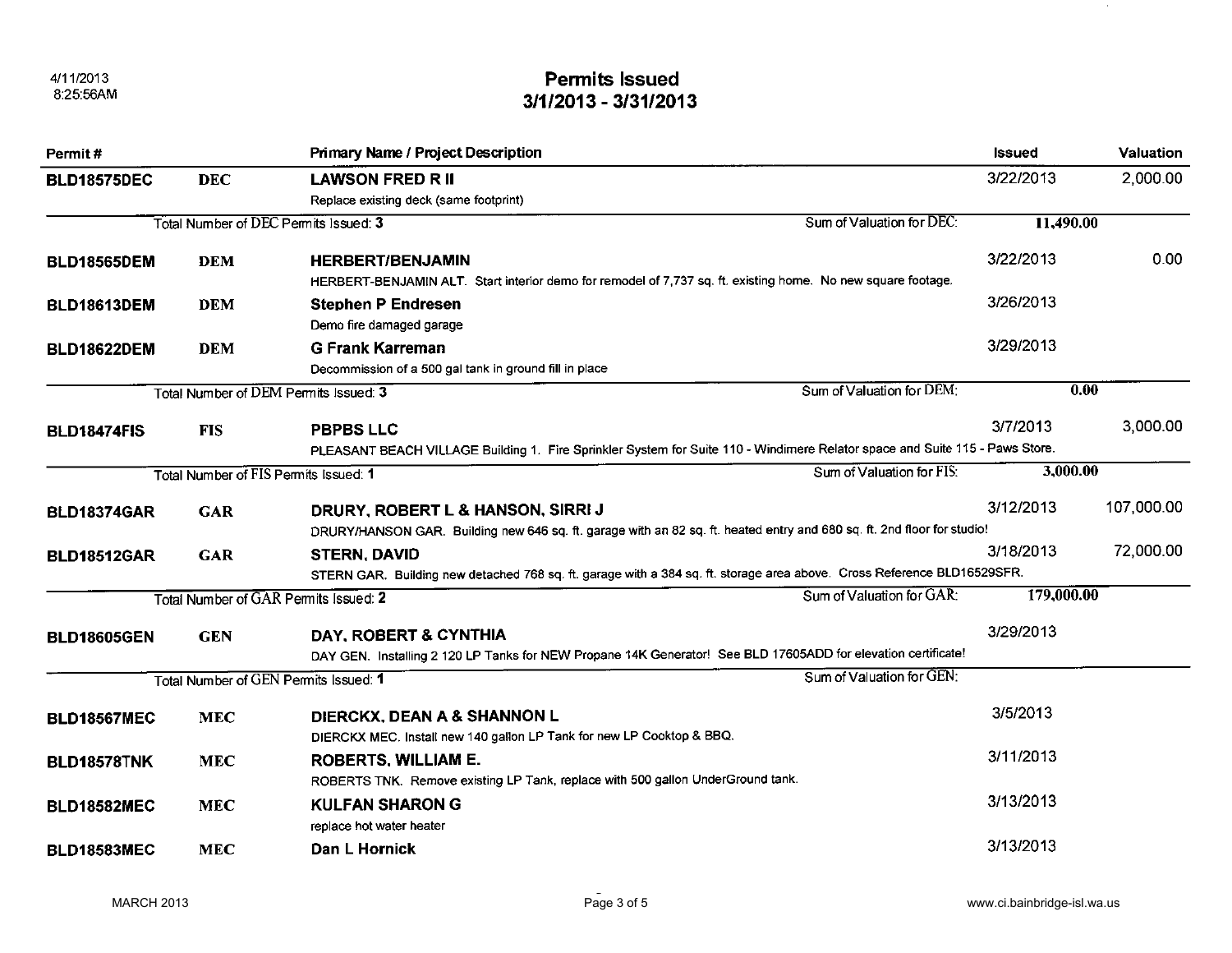4/11/2013 8:25:56AM

## **Permits Issued** 3/1/2013 - 3/31/2013

| Permit#                                                                                                                     |            | <b>Primary Name / Project Description</b>                                                                                                                              | <b>Issued</b> | <b>Valuation</b> |
|-----------------------------------------------------------------------------------------------------------------------------|------------|------------------------------------------------------------------------------------------------------------------------------------------------------------------------|---------------|------------------|
|                                                                                                                             |            | replace hot water heater                                                                                                                                               |               |                  |
| <b>BLD18593MEC</b>                                                                                                          | <b>MEC</b> | <b>TAYLOR, PETER &amp; BOWDEN, ELISABETH</b>                                                                                                                           | 3/19/2013     |                  |
|                                                                                                                             |            | TAYLOR/BOWDEN MEC. Installing new 18K ductless heat pump.                                                                                                              |               |                  |
| <b>BLD18621MEC</b>                                                                                                          | <b>MEC</b> | PHILLIPS TROUT REVOCABLE TRUST                                                                                                                                         | 3/29/2013     |                  |
|                                                                                                                             |            | PHILLIPS TROUT MEC. Installing new 500 gallon, Underground LP Tank to replace existing 120 gallon one.                                                                 |               |                  |
|                                                                                                                             |            | Sum of Valuation for MEC:<br>Total Number of MEC Permits Issued: 6                                                                                                     |               |                  |
| <b>BLD18198MIS</b>                                                                                                          | <b>MIS</b> | KONDRACKE, MARGUERITE & MORTON                                                                                                                                         | 3/5/2013      | 45,000.00        |
|                                                                                                                             |            | New 95 ft pier with a 10 ft x 12 ft additional section at the shore, a new 42 ft x 3 ft ramp, and a new 10 ft x 6 ft float supporting the ramp attached to a 8 ft x 35 |               |                  |
|                                                                                                                             | <b>MIS</b> | ft float. A total of 21 new piles including 3 additional for a future boat lift.<br><b>FABERT, KENNETH R &amp; MARTIN, ELIZABETH</b>                                   | 3/19/2013     |                  |
| BLD18954TNK                                                                                                                 |            | FABERT/MARTIN TNK. Decommission 550 gallon Oil Tank! Empty & Fill with Concret Surrly.                                                                                 |               |                  |
|                                                                                                                             |            | Sum of Valuation for MIS:<br>Total Number of MIS Permits Issued: 2                                                                                                     | 45,000.00     |                  |
|                                                                                                                             |            |                                                                                                                                                                        |               |                  |
| <b>BLD18561REF</b>                                                                                                          | <b>REF</b> | <b>OLYMPIAN CONDO ASSOC.</b>                                                                                                                                           | 3/1/2013      | 28,000.00        |
|                                                                                                                             |            | OLYMPIAN CONDO REF. Reroof all three buildings and carport for a total of approx 250 squares.                                                                          |               |                  |
| <b>BLD18571REF</b>                                                                                                          | <b>REF</b> | <b>RICHARD R ALBRECHT</b>                                                                                                                                              | 3/6/2013      | 4,000.00         |
|                                                                                                                             |            | <b>REROOF 31 SQUARES</b>                                                                                                                                               |               |                  |
| <b>BLD18580REF</b>                                                                                                          | <b>REF</b> | <b>KANE, SHARON</b>                                                                                                                                                    | 3/12/2013     | 3,000.00         |
|                                                                                                                             |            | KANE REF. Reroof of approx. 19 squares on waterfront home.                                                                                                             |               |                  |
| <b>BLD18581REF</b>                                                                                                          | <b>REF</b> | <b>CHUN, SHERRY ML</b>                                                                                                                                                 | 3/12/2013     | 4,000.00         |
|                                                                                                                             |            | CHUN REF. Reroof of approx. 34 squares.                                                                                                                                |               |                  |
| <b>BLD18586REF</b>                                                                                                          | <b>REF</b> | <b>SENCERBOX, JOHN E</b>                                                                                                                                               | 3/15/2013     |                  |
|                                                                                                                             |            | SENCERBOX REF. Reroof of approx. 30 squares.                                                                                                                           |               |                  |
| <b>BLD18615REF</b>                                                                                                          | <b>REF</b> | <b>DAVID &amp; LAILEY JENKINS</b>                                                                                                                                      | 3/26/2013     | 4,400.00         |
|                                                                                                                             |            | Sum of Valuation for REF:<br>Total Number of REF Permits Issued: 6                                                                                                     | 43,400.00     |                  |
|                                                                                                                             |            |                                                                                                                                                                        |               |                  |
| <b>BLD18436SFR</b>                                                                                                          | <b>SFR</b> | <b>BROWNING, JESS</b>                                                                                                                                                  | 3/15/2013     | 364,000.00       |
| BROWNING SFR. Building a new 2,964 sq. ft. 1 story home with a 905 sq. ft. attached garage and a 489 sq. ft. covered porch. |            |                                                                                                                                                                        |               |                  |
| <b>BLD18482SFR</b>                                                                                                          | <b>SFR</b> | PEARL, J. MACK/REYNOLDS-PEARL, ANN                                                                                                                                     | 3/27/2013     | 274,000.00       |
|                                                                                                                             |            | PEARL/REYNOLDS SFR. Building a new 2,100 sq. ft. 2 story home with 1,000 sq. ft. garage and 400 sq. ft. of porch                                                       |               |                  |
| <b>BLD18496SFR</b>                                                                                                          | <b>SFR</b> | <b>MILLER, MAGGIE</b>                                                                                                                                                  | 3/1/2013      | 285,000.00       |

 $\sim$